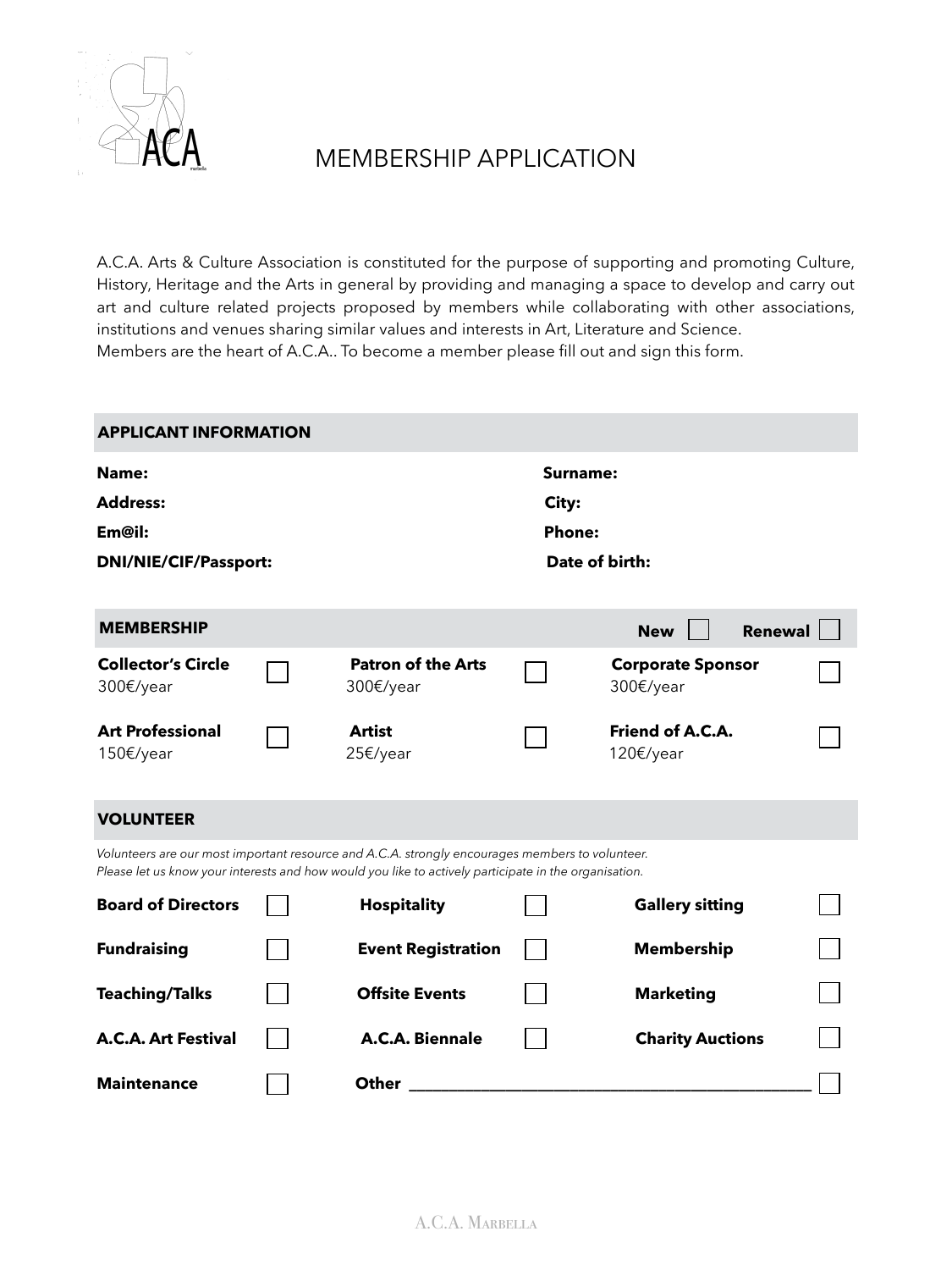# *A MEMBER'S PROMISE*

As a member of A.C.A. I promise

- To attend meetings regularly
- To prepare for and fulfill meeting assignments
- To provide fellow members with helpful, constructive evaluations
- To help A.C.A. maintain a positive and friendly environment
- To bring guests to A.C.A.'s meetings so they can see the benefits A.C.A.'s membership offers
- To adhere to the guidelines and rules for all A.C.A.'s programs and activities
- To act within A.C.A.'s core values of integrity, respect, service and excellence

# **MEMBER'S AGREEMENT & RELEASE**

Consistent with my desire to take personal responsibility for my conduct, individually and as a member of A.C.A. Arts & Culture Association, I agree to abide by the principles contained in *A Member's*  **Promise** (above) and the A.C.A.'s **Governing Documents** (Statutes). I will refrain from any form of discrimination, harassment, illegal or unethical conduct and I understand that if I engage in such conduct, I agree to reimburse A.C.A. or other individuals involved with A.C.A. for any damages, losses or costs resulting from my conduct. Should a dispute of some nature arise, I expressly agree to resolve all disputes, claims and charges relating to A.C.A. and A.C.A.'s members in accordance to A.C.A.'s *Code* 

### *of Ethics and Conduct*.

By submitting this application, I expressly agree to the following:

- The collection, use and processing of the personal information I provide to A.C.A. in this membership application for the purposes of organisation administration, payment of my dues and inclusion of my contact information in a member's directory that will be distributed to members and employees of A.C.A.. In addition, the collection, use and processing of my personal information collected by A.C.A. through A.C.A.'s website and by electronic communications.
- That my information may be accessed and used by A.C.A., its employees and officers.
- Maintain changes to my personal contact information to ensure it is accurate and current.

 $\frac{1}{2}$  ,  $\frac{1}{2}$  ,  $\frac{1}{2}$  ,  $\frac{1}{2}$  ,  $\frac{1}{2}$  ,  $\frac{1}{2}$  ,  $\frac{1}{2}$  ,  $\frac{1}{2}$  ,  $\frac{1}{2}$  ,  $\frac{1}{2}$  ,  $\frac{1}{2}$  ,  $\frac{1}{2}$  ,  $\frac{1}{2}$  ,  $\frac{1}{2}$  ,  $\frac{1}{2}$  ,  $\frac{1}{2}$  ,  $\frac{1}{2}$  ,  $\frac{1}{2}$  ,  $\frac{1$ 

# **For A.C.A.'s full privacy policy, please read www.acamarbella.com/privacy-policy.**

Applicant's signature A.C.A. Officer's signature